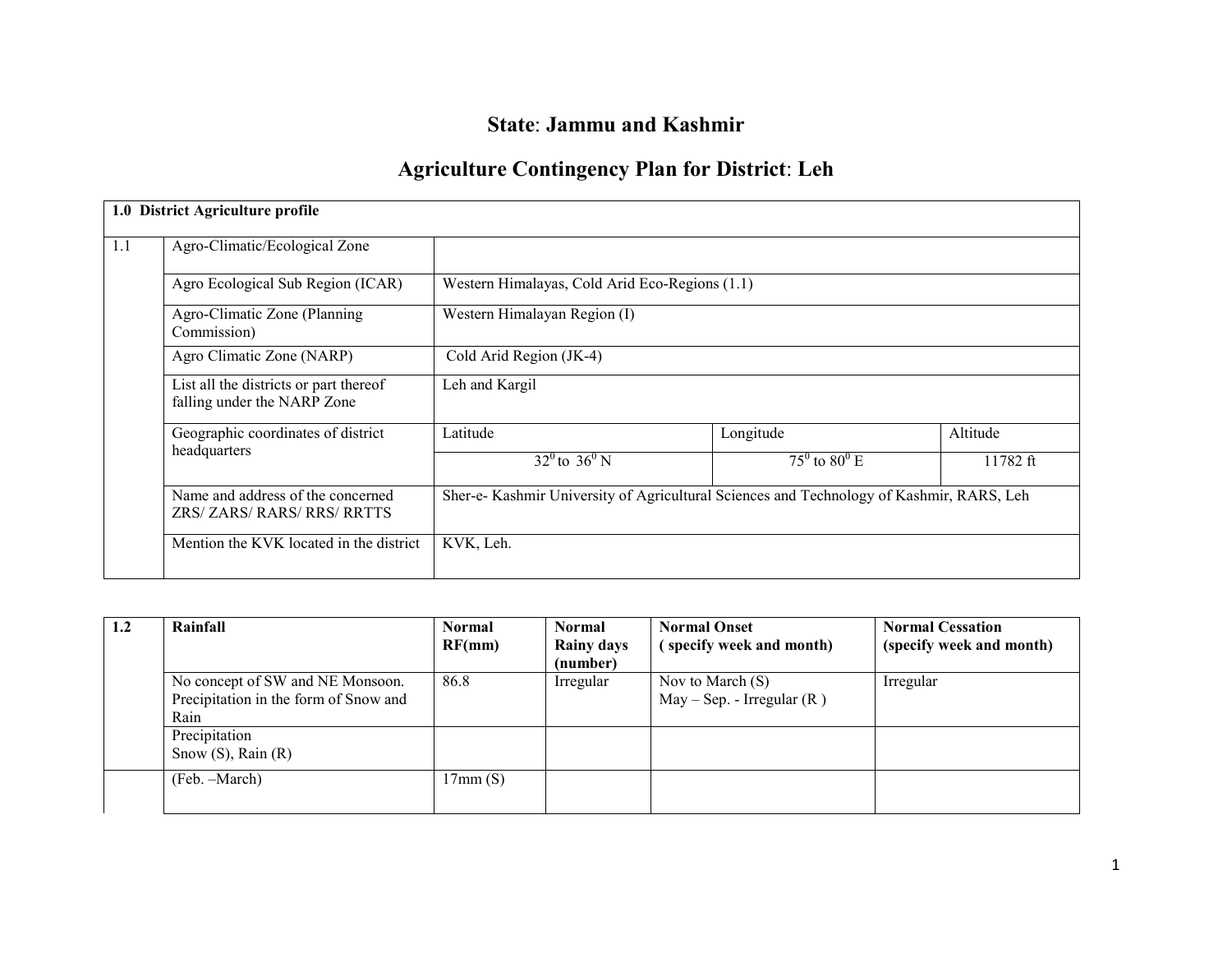| (June -July) | $19.4$ mm $(R)$ |  |  |
|--------------|-----------------|--|--|
|              |                 |  |  |
| Annual       | 86.8mm          |  |  |

| 1.3 | <b>Land use</b><br>pattern of the<br>district (latest<br>statistics) | Geographical<br>area $(^{\circ}000$<br>ha) | Cultivable<br>area<br>$(900)$ ha) | Forest<br>area<br>(900)<br>ha) | Land under<br>non-<br>agricultural use<br>$^{\prime}000$ ha) | Permanent<br>Pastures<br>$(^{o}000 \text{ ha})$ | Cultivable<br>wasteland<br>('000 ha) | Land<br>under<br>Misc.<br>tree<br>crops<br>and<br>groves | Barren and<br>uncultivable<br>land $(^{\circ}000$<br>ha) | Current<br>Fallows<br>$(5000)$ ha) | Other<br>fallows<br>(°000)<br>ha) |
|-----|----------------------------------------------------------------------|--------------------------------------------|-----------------------------------|--------------------------------|--------------------------------------------------------------|-------------------------------------------------|--------------------------------------|----------------------------------------------------------|----------------------------------------------------------|------------------------------------|-----------------------------------|
|     |                                                                      |                                            |                                   |                                |                                                              |                                                 |                                      | (°000)<br>ha)                                            |                                                          |                                    |                                   |
|     | Area ('000 ha)                                                       | 45.167                                     | 10.156                            | 0.0                            | 2.908                                                        | 1.092                                           | 4.410                                | 1.147                                                    | 25.163                                                   | 0.146                              | 0.198                             |

| 1.4 | <b>Major Soils</b> | Area ('000 ha) | Percent $(\% )$ of total |
|-----|--------------------|----------------|--------------------------|
|     | Sandy loam         |                | Majority of area         |
|     | Silt clay          |                | Very limited area        |
|     | Clay loam          |                | Very limited area        |

| 1.5 | <b>Agricultural land use</b> | Area $(900 \text{ ha})$ | Cropping intensity % |
|-----|------------------------------|-------------------------|----------------------|
|     | Net sown area                | 10.103                  | $100.5\%$            |
|     | Area sown more than once     | 0.413                   |                      |
|     | Gross cropped area           | 10.156                  |                      |

| 1.6 | <b>Irrigation</b>    | Area $('000 ha)$ |
|-----|----------------------|------------------|
|     | Net irrigated area   | 10.103           |
|     | Gross irrigated area | 10.516           |
|     | Rainfed area         | 0.0              |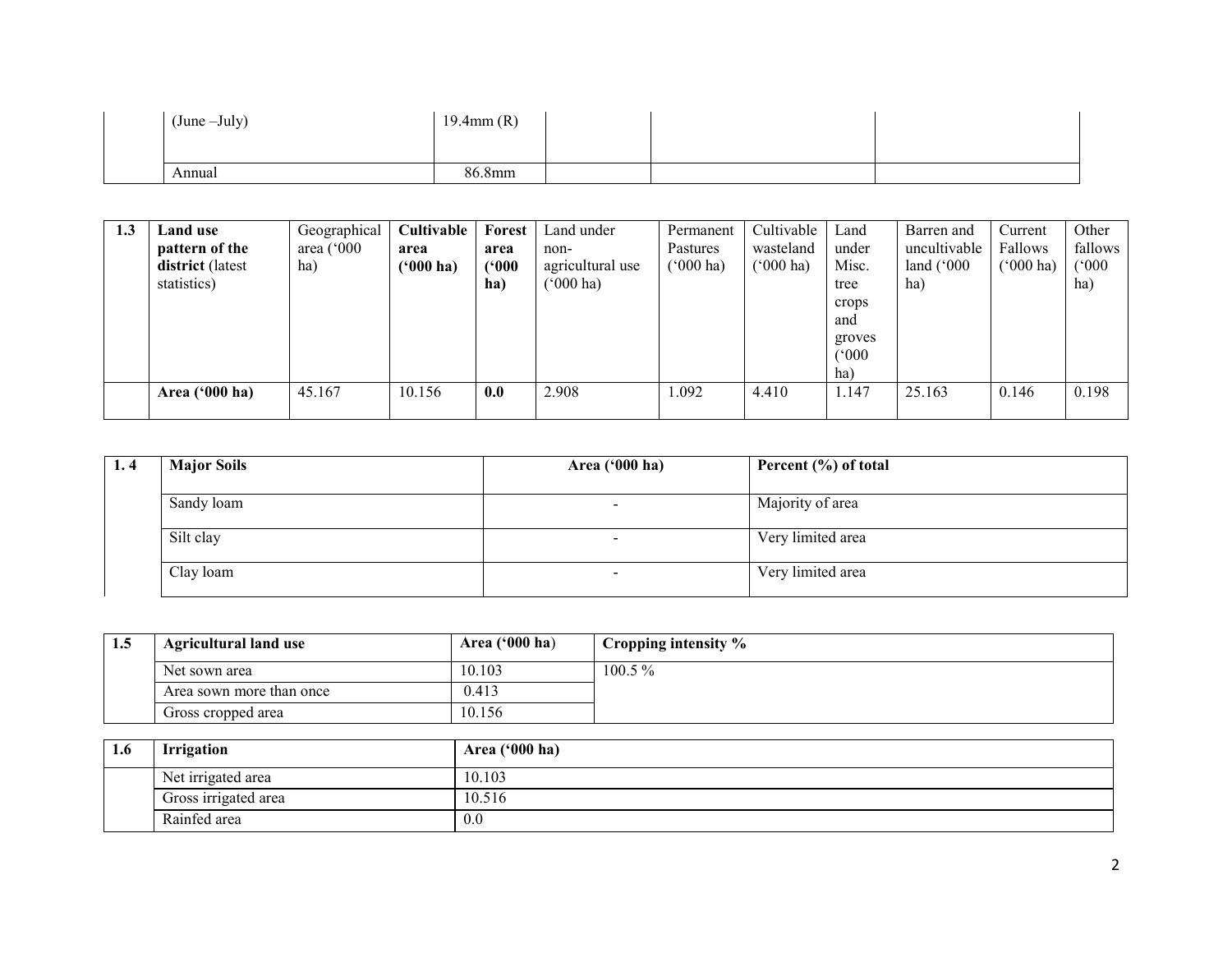| <b>Sources of Irrigation</b>                                                                               | Number                           | Area ('000 ha) | % of total irrigated area                                                                         |  |  |  |
|------------------------------------------------------------------------------------------------------------|----------------------------------|----------------|---------------------------------------------------------------------------------------------------|--|--|--|
| Canals/Small Canals                                                                                        |                                  | 10.193         | 100 %                                                                                             |  |  |  |
| Tanks                                                                                                      |                                  |                |                                                                                                   |  |  |  |
| Open wells                                                                                                 |                                  |                |                                                                                                   |  |  |  |
| Bore wells                                                                                                 |                                  |                |                                                                                                   |  |  |  |
| Lift irrigation schemes                                                                                    |                                  |                |                                                                                                   |  |  |  |
| Micro-irrigation                                                                                           |                                  |                |                                                                                                   |  |  |  |
| Other sources (please specify)                                                                             |                                  |                |                                                                                                   |  |  |  |
| <b>Total Irrigated Area</b>                                                                                |                                  | 10.193         | 100 %                                                                                             |  |  |  |
| Pump sets                                                                                                  |                                  |                |                                                                                                   |  |  |  |
| No. of Tractors                                                                                            |                                  |                |                                                                                                   |  |  |  |
| Groundwater availability and use* (Data<br>source: State/Central Ground water<br><b>Department /Board)</b> | No. of blocks/<br><b>Tehsils</b> | $(\% )$ area   | Quality of water (specify the<br>problem such as high levels of<br>arsenic, fluoride, saline etc) |  |  |  |
| Over exploited                                                                                             |                                  |                |                                                                                                   |  |  |  |
| Critical                                                                                                   |                                  |                |                                                                                                   |  |  |  |
| Semi-critical                                                                                              |                                  |                |                                                                                                   |  |  |  |
| Safe                                                                                                       |                                  |                |                                                                                                   |  |  |  |
| Wastewater availability and use                                                                            |                                  |                |                                                                                                   |  |  |  |
| Ground water quality                                                                                       |                                  |                |                                                                                                   |  |  |  |
| *over-exploited: groundwater utilization > 100%; critical: $90-100\%$ ; semi-critical: 70-90%; safe: <70%  |                                  |                |                                                                                                   |  |  |  |

# 1.7 Area under major field crops & horticulture (2008-2009)

| 1.7a | <b>Major field crops</b><br>cultivated | Area ('000 ha)   |                       |                          |                          |                          |                          |                          |       |  |  |       |
|------|----------------------------------------|------------------|-----------------------|--------------------------|--------------------------|--------------------------|--------------------------|--------------------------|-------|--|--|-------|
|      |                                        |                  | <b>Kharif</b><br>Rabi |                          |                          |                          |                          |                          |       |  |  | Grand |
|      |                                        | <b>Irrigated</b> | <b>Rainfed</b>        | <b>Total</b>             | <b>Irrigated</b>         | Rainfed                  | <b>Total</b>             | <b>Summer</b>            | total |  |  |       |
|      | <b>Barley</b>                          | 0.076            |                       | $\,$                     | $\overline{\phantom{a}}$ | $\,$ $\,$                | $\overline{\phantom{a}}$ | $\overline{\phantom{a}}$ |       |  |  |       |
|      | Wheat                                  | 2.634            |                       | $\overline{\phantom{0}}$ | $\overline{\phantom{a}}$ | $\,$ $\,$                | $\blacksquare$           | $\overline{\phantom{a}}$ |       |  |  |       |
|      | <b>Pulses</b>                          | 0.306            | $\sim$                | $\overline{\phantom{a}}$ | $\overline{\phantom{0}}$ | $\overline{\phantom{a}}$ | $\overline{\phantom{0}}$ | $\overline{\phantom{a}}$ |       |  |  |       |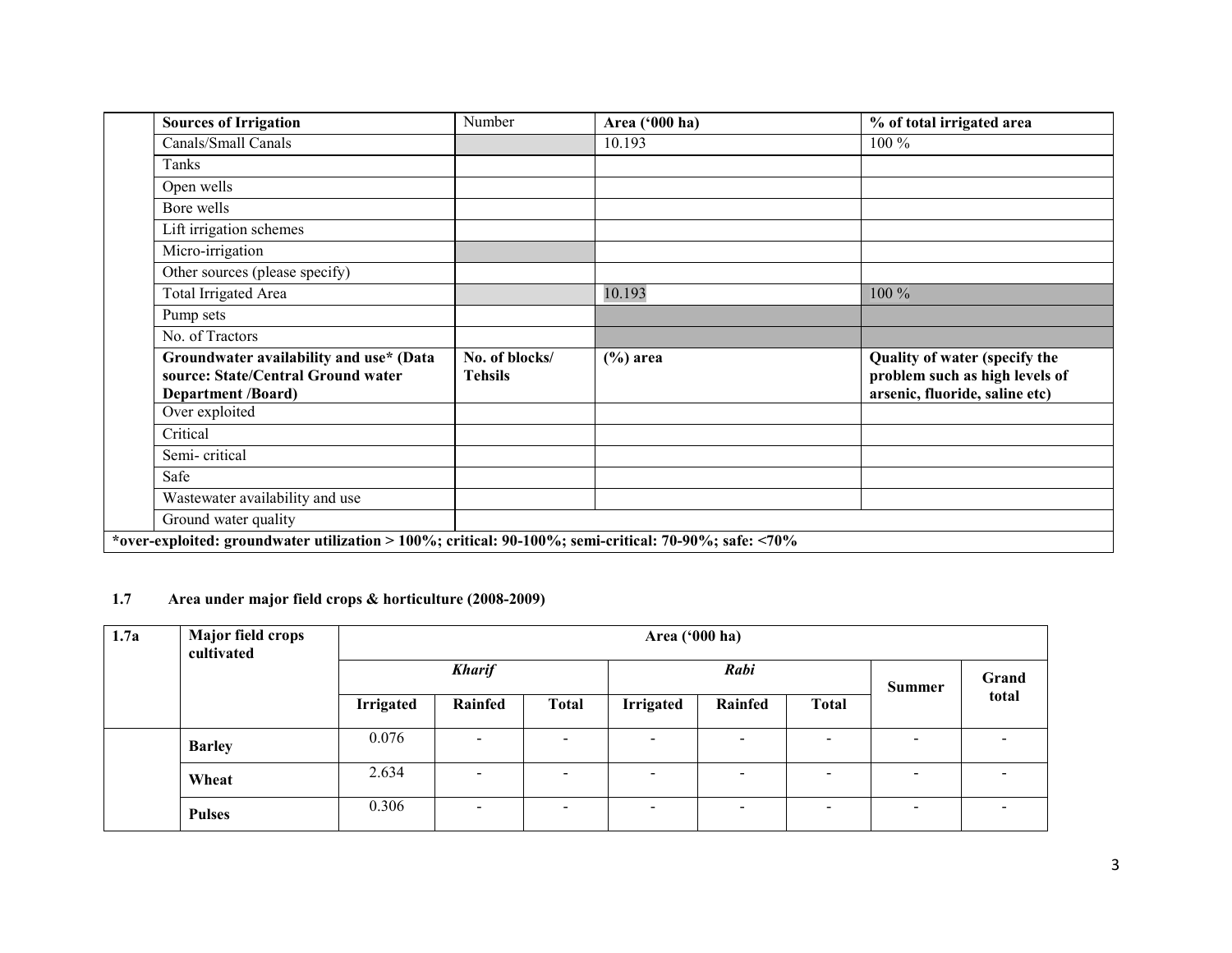| Oil seed       | 0.086 | $\overline{\phantom{0}}$ | $\overline{\phantom{a}}$ | $\overline{\phantom{0}}$ | $\overline{\phantom{a}}$ | $\overline{\phantom{0}}$ | $\overline{\phantom{0}}$ |  |
|----------------|-------|--------------------------|--------------------------|--------------------------|--------------------------|--------------------------|--------------------------|--|
| <b>Millets</b> | 0.303 |                          | $\overline{\phantom{a}}$ | -                        | $\overline{\phantom{0}}$ | -                        | $\sim$                   |  |
| <b>Alfalfa</b> | 2.028 |                          | $\overline{\phantom{a}}$ | $\overline{\phantom{a}}$ | $\sim$                   | $\overline{\phantom{0}}$ | $\overline{\phantom{0}}$ |  |

| 1.7 <sub>b</sub> | Horticulture crops -<br><b>Fruits</b> |              |                  |                          |
|------------------|---------------------------------------|--------------|------------------|--------------------------|
|                  |                                       | <b>Total</b> | <b>Irrigated</b> | Rainfed ('000 ha)        |
|                  | Apricot                               | 0.777        | 0.777            | $\overline{\phantom{a}}$ |
|                  | <b>Apple</b>                          | 0.608        | 0.608            | $\overline{\phantom{a}}$ |
|                  | Walnut                                | 0.051        | 0.051            | $\blacksquare$           |
|                  | Pear                                  | 0.002        | 0.246            | $\,$                     |
|                  | Peach                                 | 0.004        | 0.004            | $\overline{\phantom{0}}$ |

| 1.7c | Horticulture crops -<br><b>Vegetables</b> | Total area ('000 ha) | Irrigated area ('000 ha) | Rainfed area ('000 ha)   |
|------|-------------------------------------------|----------------------|--------------------------|--------------------------|
|      | Potato                                    | 0.370                | 0.370                    | $\overline{\phantom{a}}$ |
|      | Cabbage                                   | 0.125                | 0.125                    | $\overline{\phantom{a}}$ |
|      | Peas                                      | 0.140                | 0.140                    | $\,$                     |
|      | <b>Cauliflower</b>                        | 0.090                | 0.090                    | $\,$                     |
|      | Radish, Turnip                            | 0.050                | 0.050                    | $\overline{\phantom{0}}$ |
|      | Onion, Tomato,<br><b>Cucurbits</b>        | 0.085                | 0.085                    | ٠                        |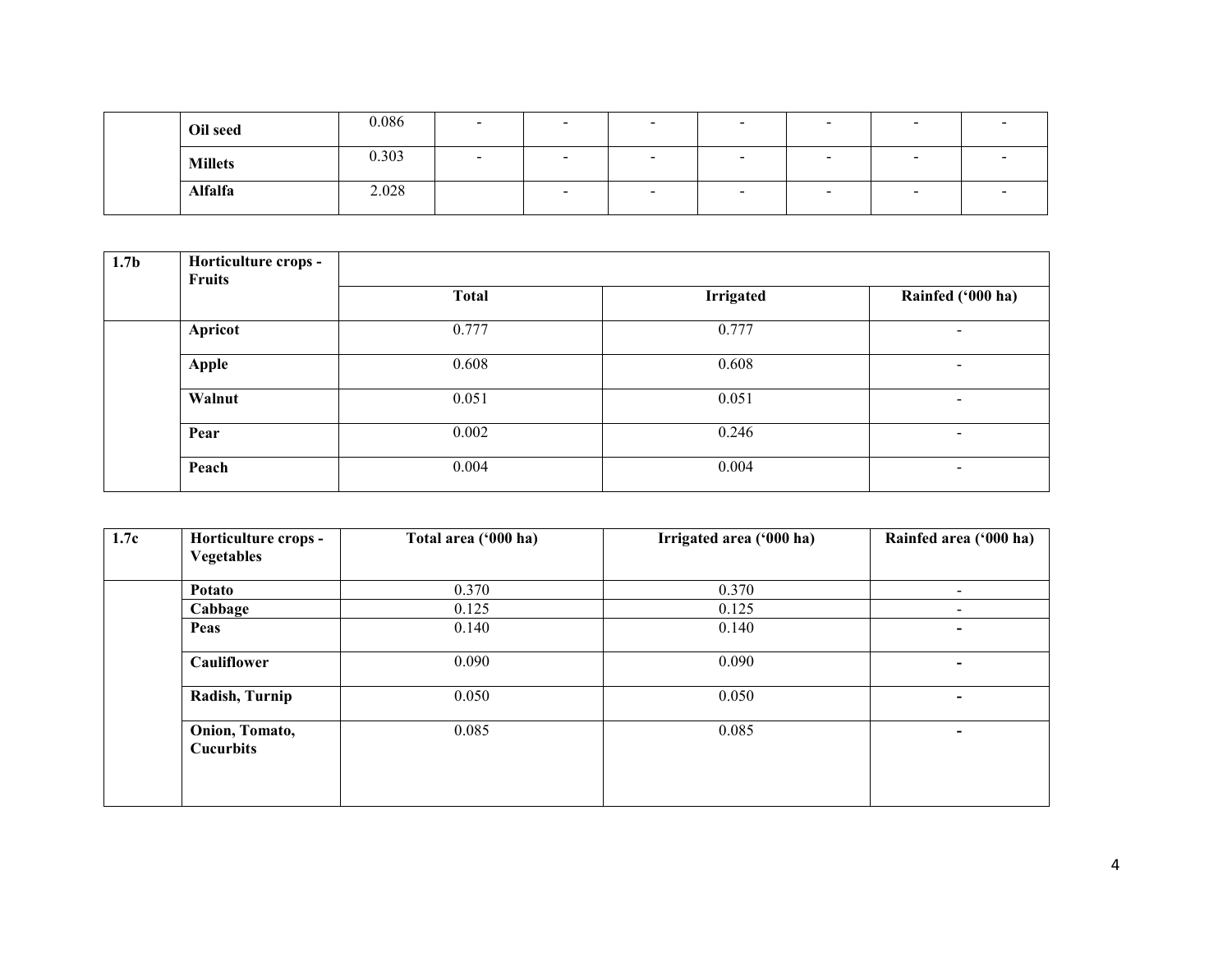| 1.7 <sub>d</sub> | <b>Medicinal and</b><br><b>Aromatic crops</b> | Total area ('000 ha)     | Irrigated area ('000 ha) | Rainfed area ('000 ha) |
|------------------|-----------------------------------------------|--------------------------|--------------------------|------------------------|
|                  | Medicinal and<br>Aromatic crops               | N.A                      |                          |                        |
| 1.7e             | <b>Plantation crops</b>                       | Total area ('000 ha)     | Irrigated area ('000 ha) | Rainfed area ('000 ha) |
|                  |                                               |                          | N.A                      |                        |
| 1.7f             | <b>Fodder crops</b>                           | Total area ('000 ha)     | Irrigated area ('000 ha) | Rainfed area ('000 ha) |
|                  | Lucerne (Alf-Alf)                             | 0.198                    | 0.198                    |                        |
| 1.7 <sub>g</sub> | <b>Grazing/Pasture</b><br>land                | 1.058                    | 1.058                    |                        |
| 1.7 <sub>h</sub> | Sericulture etc                               | $\overline{\phantom{a}}$ | $\overline{\phantom{a}}$ | $\,$                   |
| 1.7i             | Others (specify)                              |                          |                          |                        |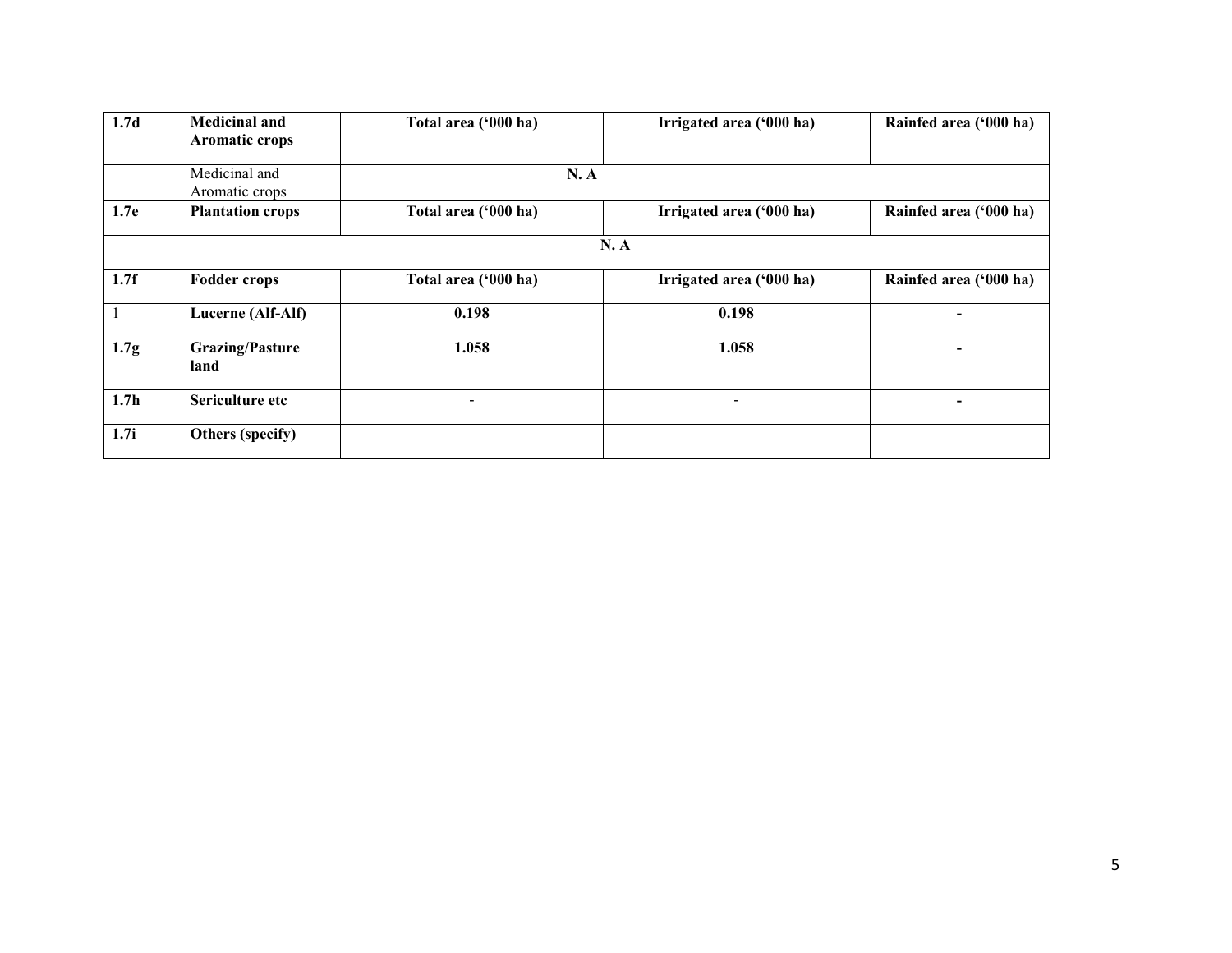| $\overline{1.8}$ | Livestock (in number)                                                 |  |                                  | <b>Male ('000)</b>            |                    | Female ('000)                            |      |                                                        | <b>Total ('000)</b>                            |
|------------------|-----------------------------------------------------------------------|--|----------------------------------|-------------------------------|--------------------|------------------------------------------|------|--------------------------------------------------------|------------------------------------------------|
|                  | Non descriptive Cattle (local low yielding)                           |  |                                  |                               |                    |                                          |      |                                                        | 9.495                                          |
|                  | Crossbred cattle (Crossbred + Local)                                  |  |                                  |                               |                    |                                          |      |                                                        | 36.231                                         |
|                  | Non descriptive Buffaloes (local low yielding)                        |  |                                  |                               |                    |                                          |      |                                                        | $\blacksquare$                                 |
|                  | <b>Graded Buffaloes</b>                                               |  |                                  |                               |                    |                                          |      |                                                        | $\overline{a}$                                 |
|                  | Goat                                                                  |  |                                  |                               |                    |                                          |      |                                                        | 219.0                                          |
|                  | Sheep                                                                 |  |                                  |                               |                    |                                          |      |                                                        | 102.4                                          |
|                  | Others (Camel, Yak etc.)                                              |  |                                  |                               |                    |                                          |      |                                                        | 29.7                                           |
|                  | Commercial dairy farms (Number)                                       |  |                                  |                               |                    |                                          |      |                                                        | $\blacksquare$                                 |
| 1.9              | <b>Poultry</b>                                                        |  |                                  | No. of farms                  |                    |                                          |      | Total No. of birds ('000)                              |                                                |
|                  | Commercial                                                            |  |                                  |                               |                    |                                          |      |                                                        |                                                |
|                  | Backyard (Local)                                                      |  |                                  |                               |                    |                                          | 10.7 |                                                        |                                                |
| 1.10             | <b>Fisheries (Data source: Chief Planning Officer of district)</b>    |  |                                  |                               |                    |                                          |      |                                                        |                                                |
|                  |                                                                       |  |                                  |                               |                    |                                          |      |                                                        |                                                |
|                  | A. Capture                                                            |  |                                  |                               |                    |                                          |      |                                                        |                                                |
|                  | i) Marine (Data Source:<br><b>Fisheries Department)</b>               |  | No. of fishermen<br><b>Boats</b> |                               |                    | <b>Nets</b>                              |      |                                                        | <b>Storage facilities</b><br>(Ice plants etc.) |
|                  |                                                                       |  |                                  | Mechanized                    | Non-<br>mechanized | Mechanized<br>(Trawl nets,<br>Gill nets) |      | Non-mechanized<br>(Shore Seines,<br>Stake & trap nets) |                                                |
|                  | ii) Inland (Data Source:<br><b>Fisheries Department)</b>              |  |                                  | <b>No. Farmer owned ponds</b> |                    | <b>No. of Reservoirs</b>                 |      | No. of village tanks                                   |                                                |
|                  | <b>B.</b> Culture                                                     |  |                                  |                               |                    |                                          |      |                                                        |                                                |
|                  |                                                                       |  |                                  | Water Spread Area (ha)        |                    | Yield (t/ha)                             |      |                                                        | Production ('000 tons)                         |
|                  | i) Brackish water (Data Source:<br><b>MPEDA/Fisheries Department)</b> |  |                                  |                               |                    |                                          |      |                                                        |                                                |
|                  | ii) Fresh water (Data Source: Fisheries<br>Department)                |  |                                  |                               |                    |                                          |      |                                                        |                                                |
|                  | <b>Others</b>                                                         |  |                                  |                               |                    |                                          |      |                                                        |                                                |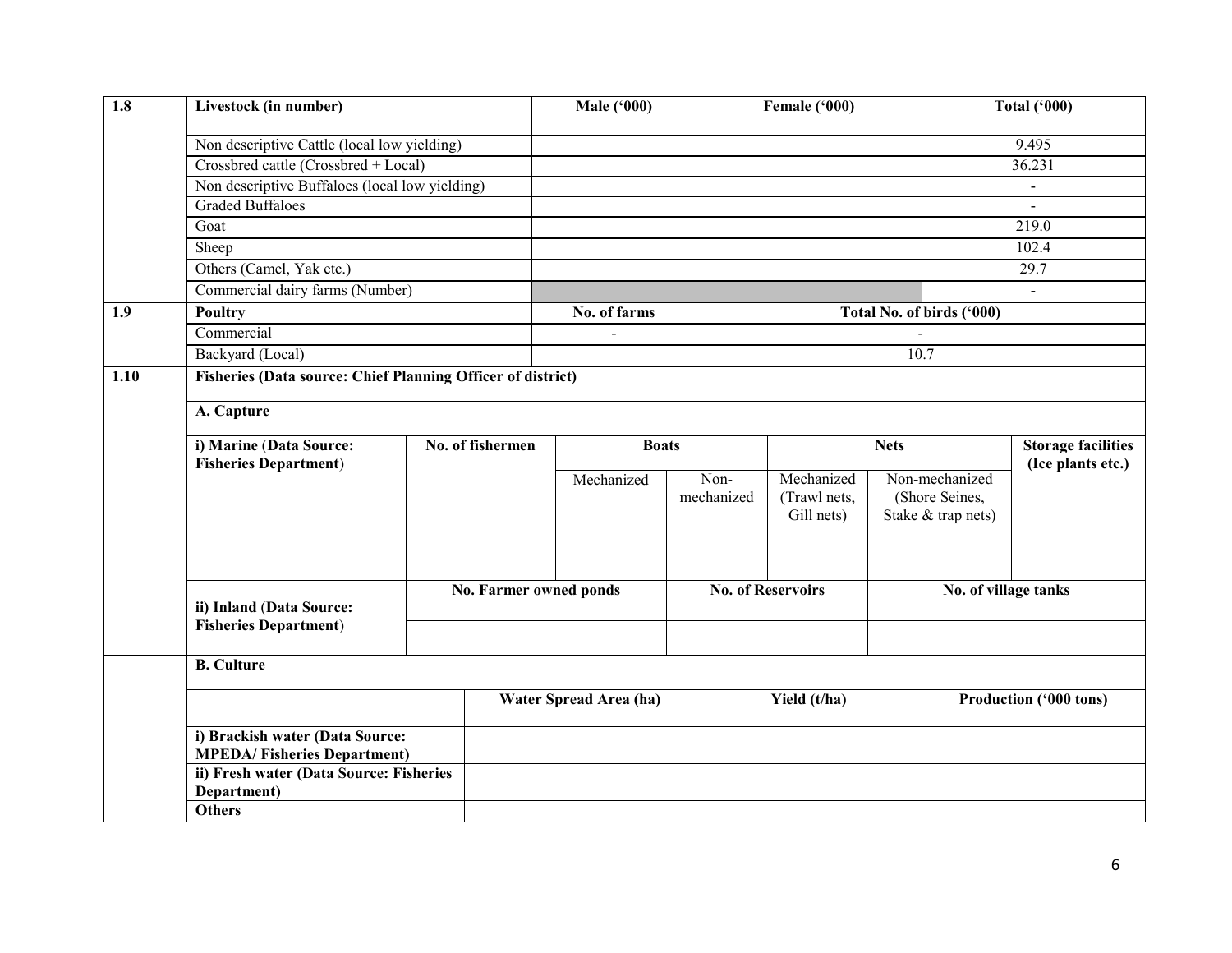# **1.11** Production and Productivity of major crops (Average of last 5 years: 2004, 05, 06, 07, 08; specify years)

| 1.11                                                              | Name of crop   |                       | <b>Kharif</b>                                                             |                          | Rabi                     |                          | <b>Summer</b>            | <b>Total</b>          |                         | Crop                                   |
|-------------------------------------------------------------------|----------------|-----------------------|---------------------------------------------------------------------------|--------------------------|--------------------------|--------------------------|--------------------------|-----------------------|-------------------------|----------------------------------------|
|                                                                   |                | Production<br>(000 t) | Productivity<br>(kg/ha)                                                   | Production<br>(000 t)    | Productivity<br>(kg/ha)  | Production<br>(000 t)    | Productivity<br>(kg/ha)  | Production<br>(000 t) | Productivity<br>(kg/ha) | residue as<br>fodder<br>(500)<br>tons) |
| Major Field crops (Crops to be identified based on total acreage) |                |                       |                                                                           |                          |                          |                          |                          |                       |                         |                                        |
|                                                                   | <b>Barley</b>  | 6.600                 | 1487                                                                      | $\overline{\phantom{a}}$ | $\overline{\phantom{a}}$ | $\overline{\phantom{a}}$ | $\blacksquare$           | 6.600                 | 1487                    | $\blacksquare$                         |
|                                                                   | Wheat          | 4.360                 | 1469                                                                      | $\sim$                   |                          | $\sim$                   | $\sim$                   | 4.360                 | 1469                    |                                        |
|                                                                   | <b>Pulses</b>  | 0.150                 | 585                                                                       | $\blacksquare$           | $\overline{\phantom{a}}$ | $\blacksquare$           | $\blacksquare$           | 0.150                 | 585                     |                                        |
|                                                                   | Oil seed       | 0.120                 | 620                                                                       | $\sim$                   | $\blacksquare$           | $\sim$                   | $\sim$                   | 0.120                 | 620                     | $\sim$                                 |
|                                                                   | <b>Millets</b> | 0.040                 | 200                                                                       | $\mathbf{r}$             | -                        | $\blacksquare$           | $\blacksquare$           | 0.040                 | 200                     |                                        |
| Others                                                            |                |                       |                                                                           | $\sim$                   | $\blacksquare$           | $\blacksquare$           | $\blacksquare$           | $\sim$                | $\blacksquare$          | $\overline{\phantom{a}}$               |
|                                                                   |                |                       | Major Horticultural crops (Crops to be identified based on total acreage) |                          |                          |                          |                          |                       |                         |                                        |
|                                                                   | Apricot        | 3.140                 | 4048.14                                                                   | $\sim$                   | $\blacksquare$           | $\blacksquare$           | $\blacksquare$           | 3.130                 | 4048.14                 | $\overline{a}$                         |
|                                                                   | <b>Apple</b>   | 3.820                 | 6276.75                                                                   | $\sim$                   | $\overline{\phantom{a}}$ | $\blacksquare$           | $\blacksquare$           | 3.820                 | 6276.75                 | $\blacksquare$                         |
|                                                                   | Walnut         | 0.114                 | 2188.73                                                                   | $\blacksquare$           | -                        | $\blacksquare$           | $\blacksquare$           | 0.112                 | 2188.73                 | $\blacksquare$                         |
|                                                                   | Pear           | 0.008                 | 37.290                                                                    | $\sim$                   | -                        | $\overline{\phantom{a}}$ | $\blacksquare$           | 0.008                 | 37.290                  | $\overline{\phantom{a}}$               |
|                                                                   | Peach          | 0.007                 | $\blacksquare$                                                            | $\blacksquare$           | -                        | $\blacksquare$           | $\overline{\phantom{a}}$ | 0.007                 | $\blacksquare$          | $\overline{\phantom{a}}$               |
|                                                                   | <b>Grapes</b>  | $\sim$                | $\blacksquare$                                                            | $\sim$                   | $\overline{\phantom{a}}$ | $\blacksquare$           | $\blacksquare$           | $\sim$                | $\sim$                  | $\blacksquare$                         |

| 1.12 | Sowing window for 5 major | <b>Barley</b> | Wheat        | <b>Pulses</b> | <b>Oil Seeds</b> | <b>Millets</b> |
|------|---------------------------|---------------|--------------|---------------|------------------|----------------|
|      | field crops               |               |              |               |                  |                |
|      | (start and end of normal  |               |              |               |                  |                |
|      | sowing period)            |               |              |               |                  |                |
|      | Kharif-Rainfed            |               |              |               |                  |                |
|      |                           |               |              |               |                  |                |
|      | <i>Kharif</i> -Irrigated  | May to June   | April to May | April to May  | April to May     | August         |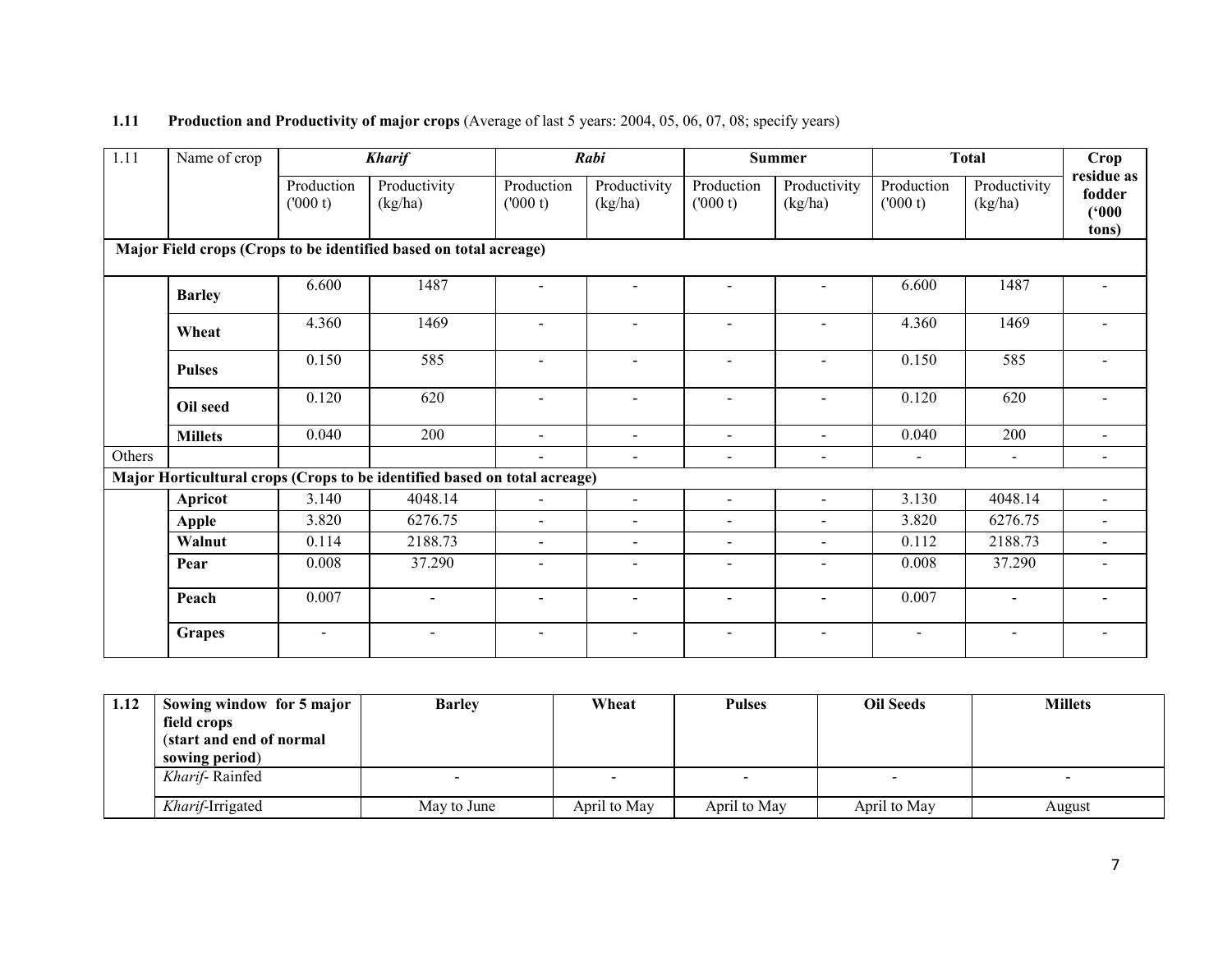|      | Rabi-Rainfed                                                        |                          |                          |         | August (IInd Crop)       |             |
|------|---------------------------------------------------------------------|--------------------------|--------------------------|---------|--------------------------|-------------|
|      | Rabi-Irrigated                                                      | $\overline{\phantom{a}}$ | $\overline{\phantom{a}}$ | $\,$    | $\overline{\phantom{a}}$ |             |
| 1.13 | What is the major contingency the district is prone to? (Tick mark) |                          |                          | Regular | Occasional               | <b>None</b> |
|      | Drought                                                             |                          |                          |         | ✓                        |             |
|      | Flood                                                               |                          |                          |         |                          |             |
|      | Cyclone                                                             |                          |                          |         |                          |             |
|      | Hail storm                                                          |                          |                          |         |                          |             |
|      | Heat wave                                                           |                          |                          |         |                          |             |
|      | Cold wave                                                           |                          |                          |         | $\overline{\phantom{0}}$ |             |
|      | Frost                                                               |                          |                          |         |                          |             |
|      | Sea water intrusion                                                 |                          |                          |         |                          |             |
|      | Pests and disease outbreak (specify)                                |                          |                          | ✓       |                          |             |
|      | Others (specify) Locusts, Codling moth Aphids                       |                          |                          | ✓       |                          |             |

# 6 out of 10 years = Regular

| 1.14 | <b>Include Digital maps of</b><br>the district for | Location map of district within State as Annexure I | Enclosed: Yes |
|------|----------------------------------------------------|-----------------------------------------------------|---------------|
|      |                                                    | Mean annual rainfall as Annexure 2                  | Enclosed: Yes |
|      |                                                    | Soil map as Annexure 3                              | Enclosed: No  |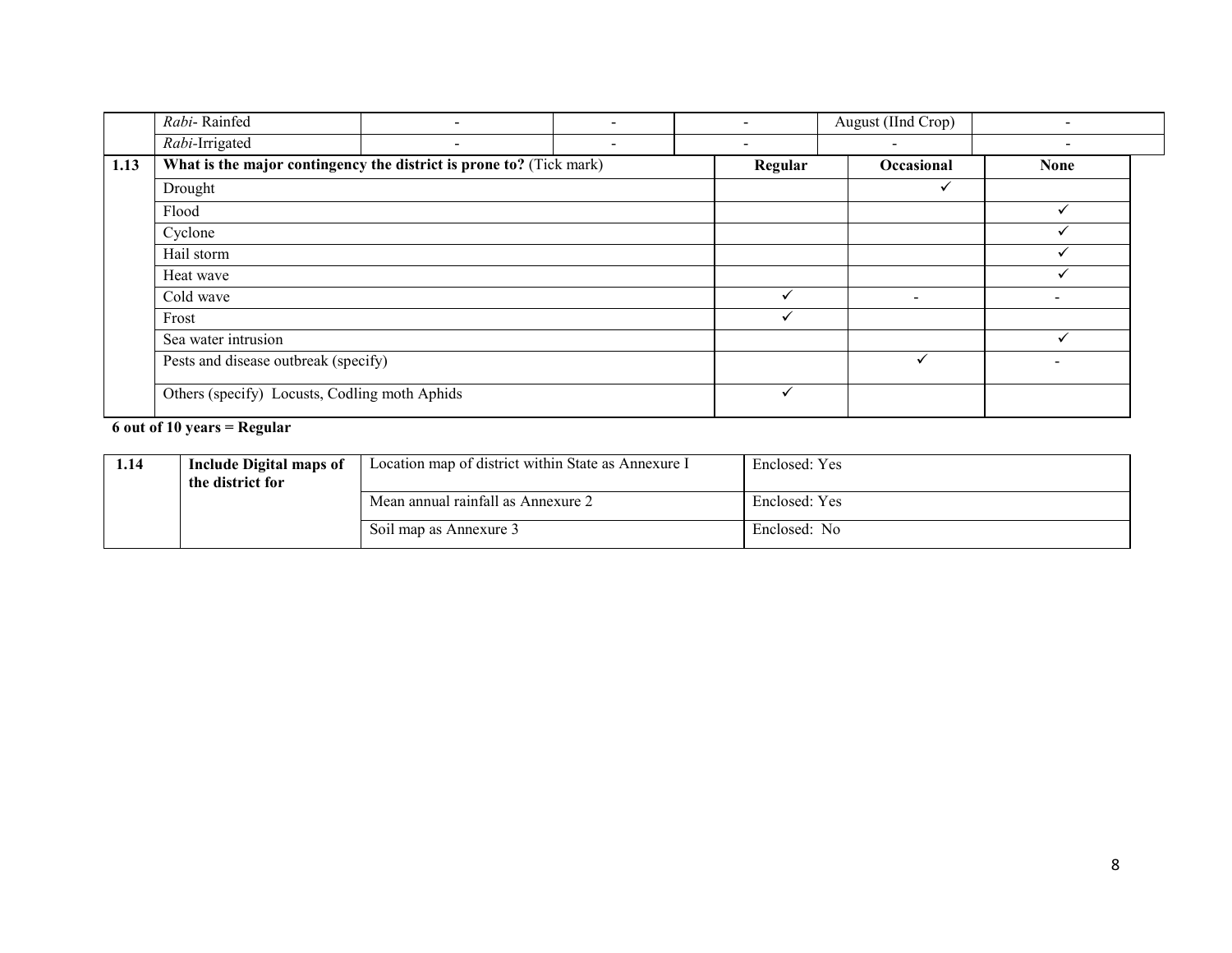# Annexure I

### Map of Leh



Annexure II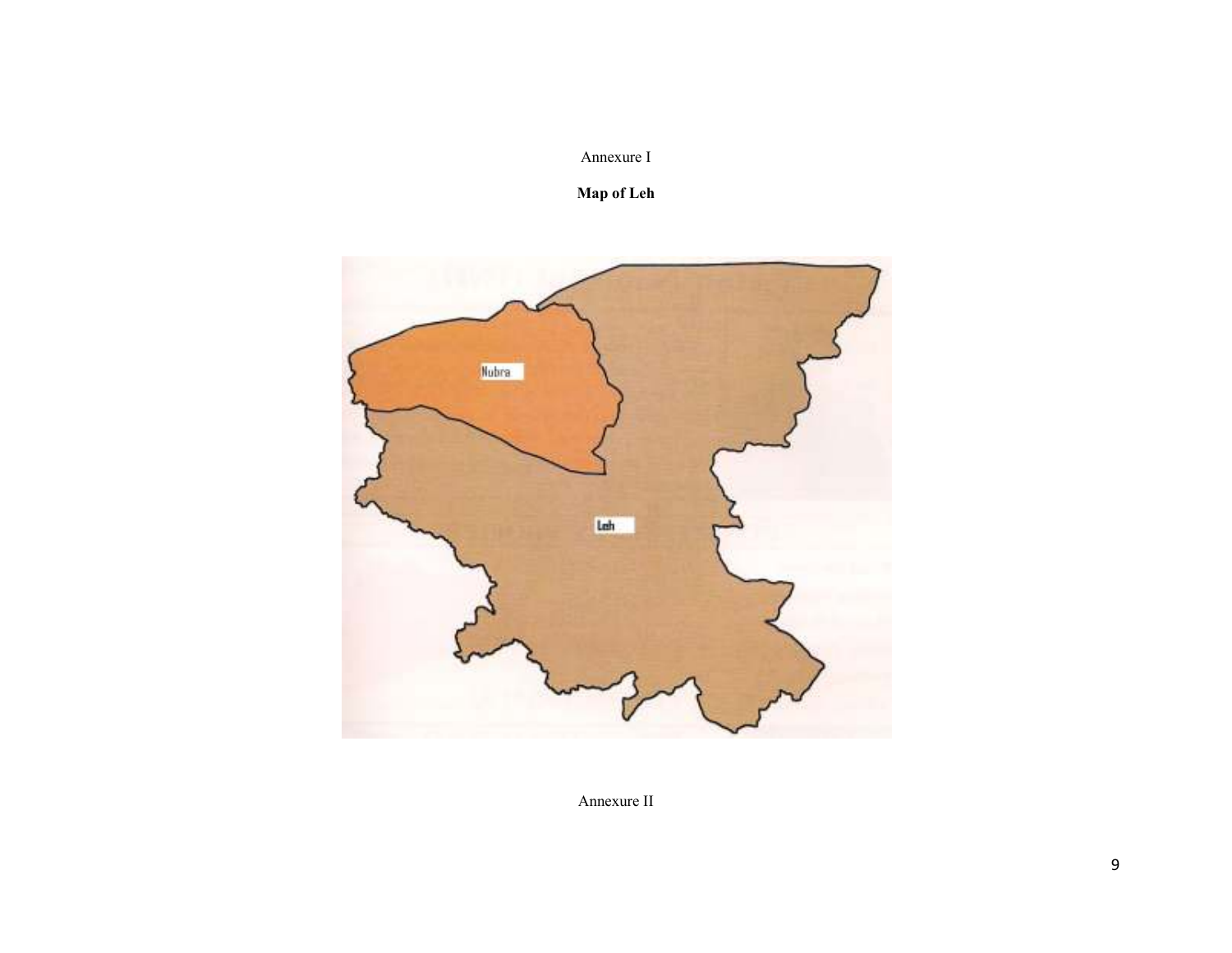

2.0 Strategies for weather related contingencies

2.1 Drought (N. A)

2.1.1 Rainfed situation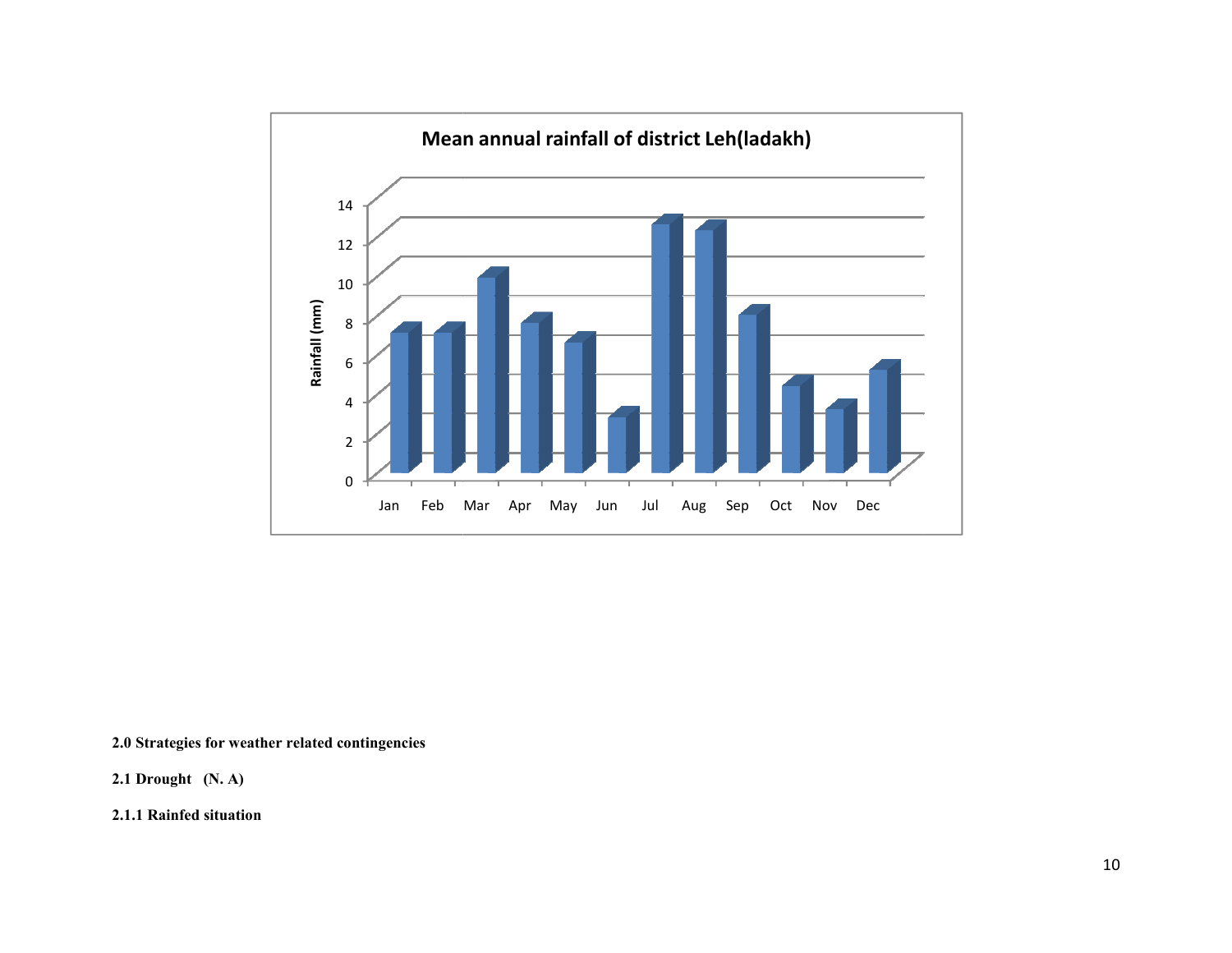| Condition                                         |                                   |  |                                                                                                             |                                                                                                       |  | <b>Suggested Contingency measures</b>                 |                       |  |                                         |
|---------------------------------------------------|-----------------------------------|--|-------------------------------------------------------------------------------------------------------------|-------------------------------------------------------------------------------------------------------|--|-------------------------------------------------------|-----------------------|--|-----------------------------------------|
| <b>Early season</b><br>drought<br>(delayed onset) | <b>Major Farming</b><br>situation |  | <b>Normal Crop / Cropping system</b>                                                                        |                                                                                                       |  | Change in crop / cropping<br>system including variety | Agronomic<br>measures |  | <b>Remarks</b> on<br>Implementat<br>ion |
|                                                   |                                   |  | There is no rainfed agriculture in Leh (ladakh) district as annual rainfall(including snow) is only 86.8 mm |                                                                                                       |  |                                                       |                       |  |                                         |
|                                                   |                                   |  |                                                                                                             |                                                                                                       |  |                                                       |                       |  |                                         |
| Condition                                         |                                   |  |                                                                                                             |                                                                                                       |  | <b>Suggested Contingency measures</b>                 |                       |  |                                         |
| Early<br>season<br>drought<br>(delayed<br>onset)  | Major<br>Farming<br>situation     |  | <b>Normal Crop/cropping system</b>                                                                          | <b>Remarks</b> on<br>Change in<br><b>Agronomic measures</b><br>crop/cropping system<br>Implementation |  |                                                       |                       |  |                                         |
|                                                   |                                   |  | <b>NA</b>                                                                                                   |                                                                                                       |  |                                                       |                       |  |                                         |

| Condition    |              |                                    | <b>Suggested Contingency measures</b> |                           |                   |  |
|--------------|--------------|------------------------------------|---------------------------------------|---------------------------|-------------------|--|
| Early season | <b>Maior</b> | <b>Normal Crop/cropping system</b> | Change in crop/cropping               | <b>Agronomic measures</b> | <b>Remarks</b> on |  |
| drought(del  | Farming      |                                    | svstem                                |                           | Implementation    |  |
| aved onset)  | situation    |                                    |                                       |                           |                   |  |
|              |              | NA                                 |                                       |                           |                   |  |
|              |              |                                    |                                       |                           |                   |  |

| $\cap$ ondition |                      |                                    |                      | <b>Suggested Contingency measures</b> |                |
|-----------------|----------------------|------------------------------------|----------------------|---------------------------------------|----------------|
| Early season    | <b>Major Farming</b> | <b>Normal Crop/cropping system</b> | Change in            | <b>Agronomic measures</b>             | Remarks on     |
| drought(delayed | situation            |                                    | crop/cropping system |                                       | Implementation |
| onset)          |                      |                                    |                      |                                       |                |
|                 |                      | NA                                 |                      |                                       |                |
|                 |                      |                                    |                      |                                       |                |
|                 |                      |                                    |                      |                                       |                |

| $\cap$ ondition |                        |                              | <b>Suggested Contingency measures</b> |                 |              |  |
|-----------------|------------------------|------------------------------|---------------------------------------|-----------------|--------------|--|
| Early season    | <b>Major Farming</b>   | Normal Crop/cropping system" | Crop management                       | Soil nutrient & | Remarks on   |  |
| drought         | situation <sup>a</sup> |                              |                                       | moisture        | Implementati |  |
| (Normal         |                        |                              |                                       | conservation    | on           |  |
| onset)          |                        |                              |                                       | measures        |              |  |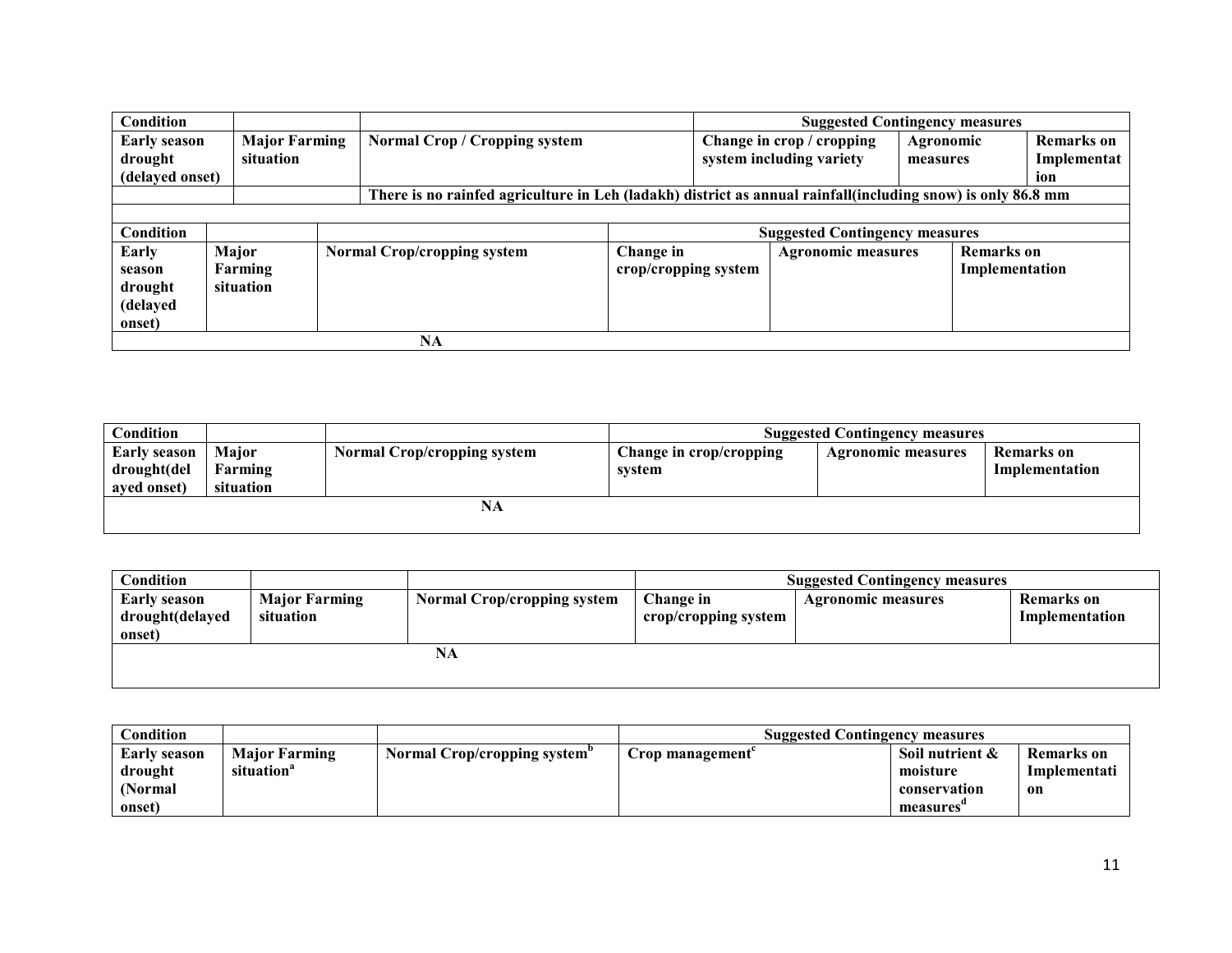| Condition                                                                                        |                                   |                                    |                    | <b>Suggested Contingency measures</b>                  |                              |
|--------------------------------------------------------------------------------------------------|-----------------------------------|------------------------------------|--------------------|--------------------------------------------------------|------------------------------|
| Mid season drought<br>(long dry spell,<br>consecutive 2 weeks<br>rainless $(>2.5$ mm)<br>period) | <b>Major Farming</b><br>situation | <b>Normal Crop/cropping system</b> | Crop<br>management | Soil nutrient &<br>moisture<br>conservation<br>measues | Remarks on<br>Implementation |
|                                                                                                  | NA                                |                                    |                    |                                                        |                              |

| Condition     |                      |                                    |                 | <b>Suggested Contingency measures</b> |                   |
|---------------|----------------------|------------------------------------|-----------------|---------------------------------------|-------------------|
| Mid season    | <b>Major Farming</b> | <b>Normal Crop/cropping system</b> | Crop management | Soil nutrient $\&$                    | <b>Remarks</b> on |
| drought (long | situation            |                                    |                 | moisture conservation                 | Implementation    |
| dry spell)    |                      |                                    |                 | measrues                              |                   |
|               |                      | NA                                 |                 |                                       |                   |
|               |                      |                                    |                 |                                       |                   |

| Condition                                     |                      |                                    |                 | <b>Suggested Contingency measures</b> |                   |  |
|-----------------------------------------------|----------------------|------------------------------------|-----------------|---------------------------------------|-------------------|--|
| Terminal                                      | <b>Major Farming</b> | <b>Normal Crop/cropping system</b> | Crop management | Rabi                                  | <b>Remarks</b> on |  |
| drought (Early                                | situation            |                                    |                 | Crop                                  | Implementation    |  |
| withdrawal of                                 |                      |                                    |                 | planning                              |                   |  |
| monsoon)                                      |                      | NA                                 |                 |                                       |                   |  |
|                                               |                      |                                    |                 |                                       |                   |  |
|                                               |                      |                                    |                 |                                       |                   |  |
| 2.1.2<br><b>Drought - Irrigated situation</b> |                      |                                    |                 |                                       |                   |  |

|                                   |                       | Suggested Contingency<br>measures |                    |                |
|-----------------------------------|-----------------------|-----------------------------------|--------------------|----------------|
| <b>Farming situation</b><br>Maior | Normal                | hange in crop/cropping            | Agronomic measures | Remarks on     |
|                                   | Crop/cropping system_ | svstem                            |                    | Implementation |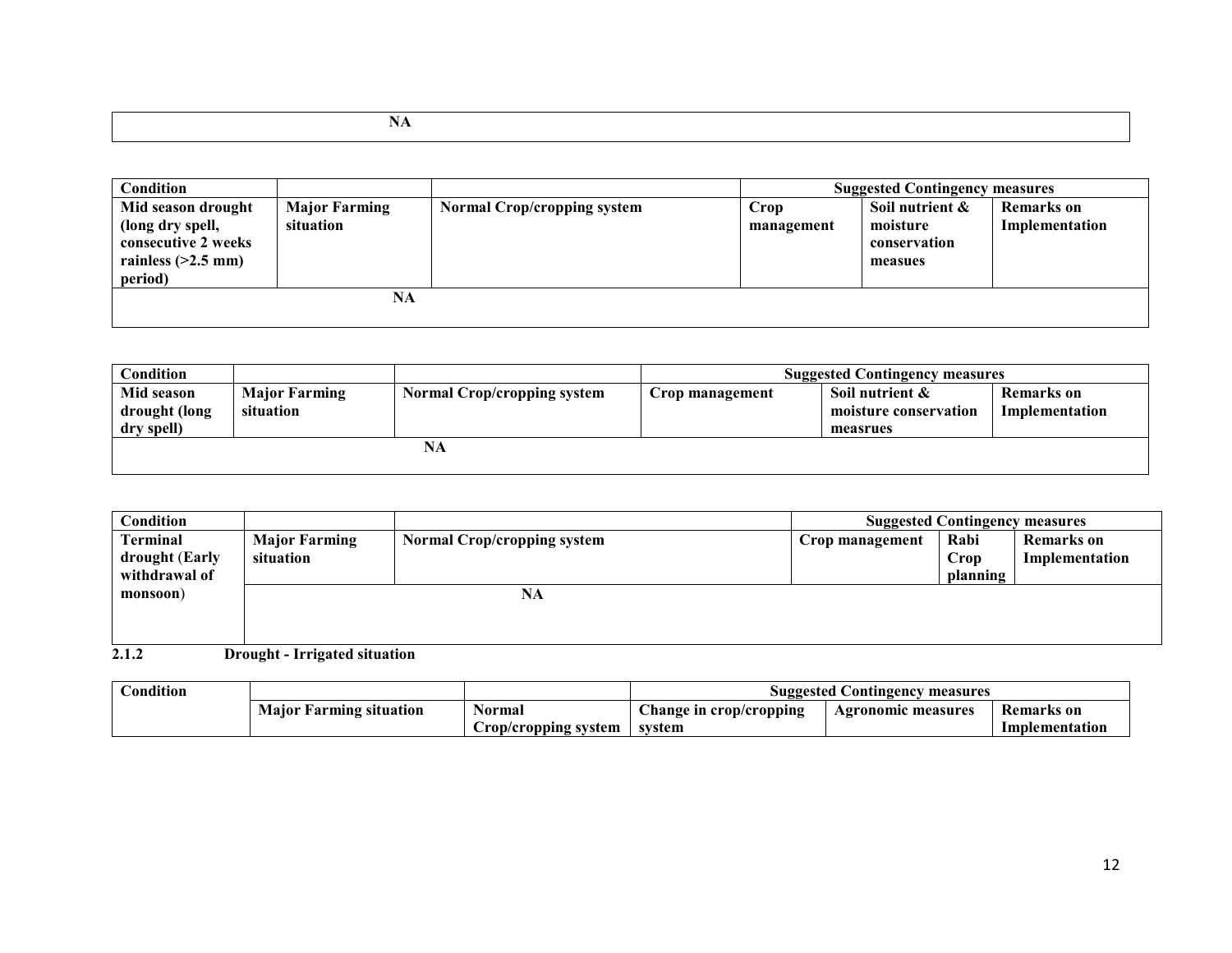| <b>Condition</b>          |                                |                         |                               | <b>Suggested Contingency measures</b>               |                   |
|---------------------------|--------------------------------|-------------------------|-------------------------------|-----------------------------------------------------|-------------------|
|                           | <b>Major Farming situation</b> | <b>Normal</b>           | Change in crop/cropping       | <b>Agronomic measures</b>                           | <b>Remarks</b> on |
|                           |                                | Crop/cropping system    | system                        |                                                     | Implementation    |
| Delayed release of        | Sandy loam soil along          | a. Wheat-Fallow         | Change not recommended        | Pre-sowing irrigation,                              |                   |
| water in canals           | Glacier melt streams           | b. Barley -Fallow       |                               | Repair of water                                     |                   |
| due to low                | Mid altitudes                  | c. Alfalfa              |                               | reservoirs                                          |                   |
| temperature<br>& melt of  |                                | d. Pulses               |                               |                                                     |                   |
| glaciers                  |                                |                         |                               |                                                     |                   |
|                           |                                |                         |                               |                                                     |                   |
|                           | Sandy loam soil                | a. Wheat-Buckwheat      | Change not recommended        | Reduced tillage,                                    |                   |
|                           | Low altitude                   | b. Barley-Buckwheat     |                               | Repairs of irrigation                               |                   |
|                           |                                | c. Potato               |                               | cannals & reservoirs                                |                   |
|                           |                                |                         |                               |                                                     |                   |
|                           |                                | d. Alfalfa<br>e. Pulses |                               |                                                     |                   |
| Condition                 | <b>Major Farming situation</b> | <b>Normal</b>           | Change in crop/cropping       | <b>Agronomic measures</b>                           | <b>Remarks</b> on |
|                           |                                | Crop/cropping system    | system                        |                                                     | Implementation    |
|                           |                                |                         |                               |                                                     |                   |
| <b>Limited release of</b> |                                | a. Wheat-Fallow         | Alfalfa-fallow                | Local varieties,                                    |                   |
| water in canals           |                                | b. Barley-Fallow        | Barley-fallow                 | Mulching,                                           |                   |
| due to low                |                                | c. Alfalfa              | Wheat-fallow                  | Reduce N fertilization,                             |                   |
| rainfall/charging         |                                |                         |                               | Increase use of organics                            |                   |
| of glaciers               |                                |                         |                               |                                                     |                   |
|                           |                                | a. Wheat-Buckwheat b.   | Alfalfa-fallow                | Local varieties,                                    |                   |
|                           |                                | Barley-Buckwheat c.     | Barley-fallow<br>Wheat-fallow | Mulching,                                           |                   |
|                           |                                | Potato                  |                               | Reduce N fertilization,<br>Increase use of organics |                   |
|                           |                                | d. Alfalfa              |                               |                                                     |                   |

| Condition                 |                      |                             | <b>Suggested Contingency measures</b> |                           |                |  |  |
|---------------------------|----------------------|-----------------------------|---------------------------------------|---------------------------|----------------|--|--|
|                           | <b>Major Farming</b> | <b>Normal Crop/cropping</b> | Change in crop/cropping               | <b>Agronomic measures</b> | Remarks on     |  |  |
|                           | situation            | system                      | system                                |                           | Implementation |  |  |
| Non release of            |                      | a. Wheat-Fallow             |                                       |                           |                |  |  |
| water in canals           |                      | b. Barley -Fallow           |                                       | NA                        |                |  |  |
| under delayed<br>onset of |                      | c. Alfalfa                  |                                       |                           |                |  |  |
|                           |                      | d. Trench vegetables        |                                       |                           |                |  |  |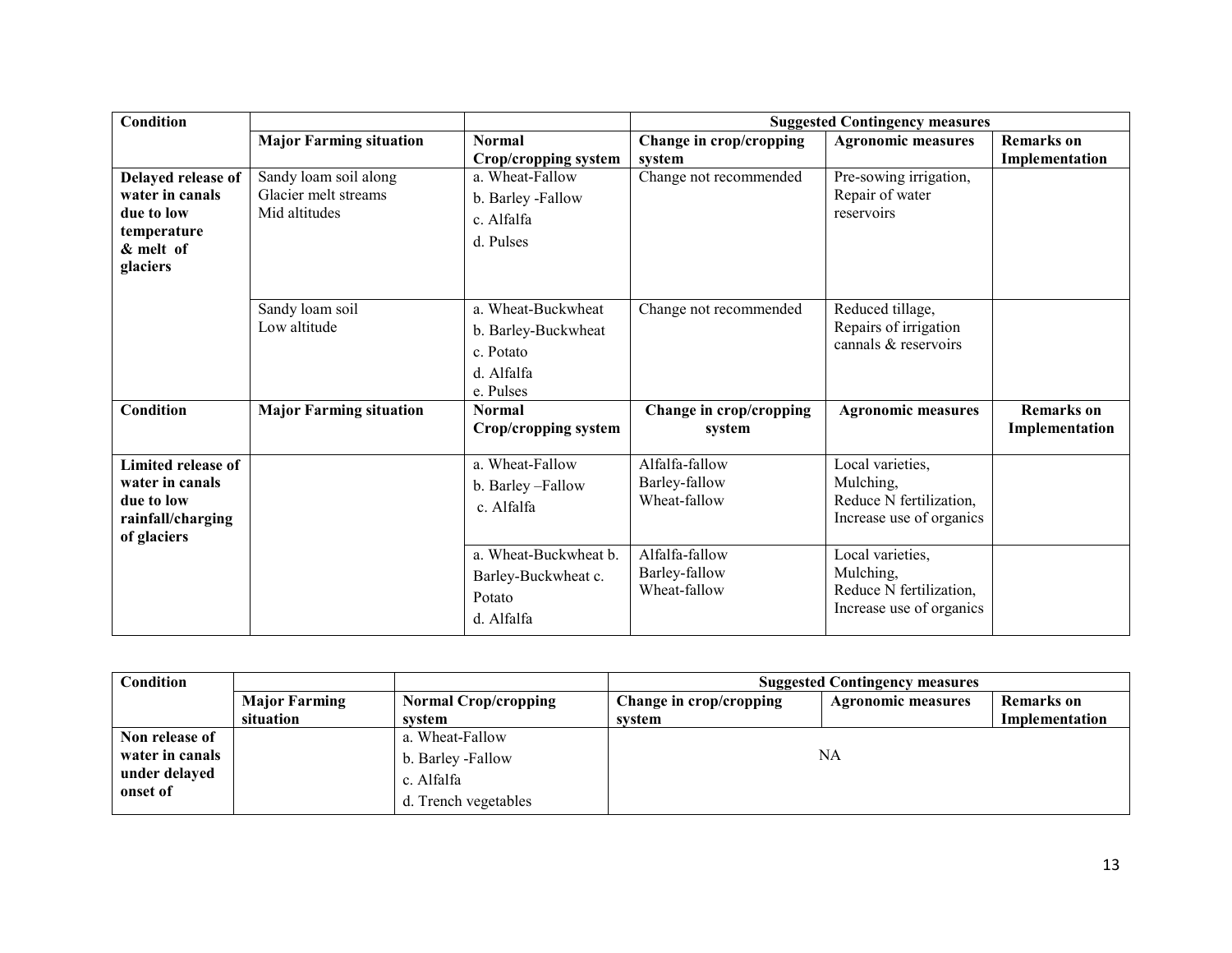| Condition  |                      |                             | <b>Suggested Contingency measures</b> |                           |                |  |
|------------|----------------------|-----------------------------|---------------------------------------|---------------------------|----------------|--|
|            | <b>Major Farming</b> | <b>Normal Crop/cropping</b> | Change in crop/cropping               | <b>Agronomic measures</b> | Remarks on     |  |
|            | situation            | system                      | system                                |                           | Implementation |  |
| monsoon in |                      | a. Wheat-Buckwheat          |                                       |                           |                |  |
| catchment  |                      | b. Barley-Buckwheat         | NA                                    |                           |                |  |
|            |                      | c. Potato                   |                                       |                           |                |  |
|            |                      | d. Alfalfa                  |                                       |                           |                |  |

| Condition                                 |                      |                             |                         | <b>Suggested Contingency measures</b> |                   |
|-------------------------------------------|----------------------|-----------------------------|-------------------------|---------------------------------------|-------------------|
|                                           | <b>Major Farming</b> | <b>Normal Crop/cropping</b> | Change in crop/cropping | <b>Agronomic measures</b>             | <b>Remarks</b> on |
|                                           | situation            | system                      | system                  |                                       | Implementation    |
| Lack of inflows into                      |                      | <b>Cropping System:1</b>    |                         |                                       |                   |
| tanks due to<br>a. Wheat-Fallow           |                      |                             | NA                      |                                       |                   |
| insufficient /delayed<br>onset of monsoon |                      | b. Barley -Fallow           |                         |                                       |                   |
|                                           |                      | c. Alfalfa                  |                         |                                       |                   |
|                                           |                      | d. Pulses                   |                         |                                       |                   |
|                                           |                      | a. Wheat-Buckwheat          |                         |                                       |                   |
|                                           |                      | b. Barley-Buckwheat         |                         |                                       |                   |
|                                           |                      | c. Potato                   |                         |                                       |                   |
|                                           |                      | d. Alfalfa                  |                         |                                       |                   |

| Condition                                                                                      |                      |                                                                 | <b>Suggested Contingency measures</b> |                                                                                         |                   |
|------------------------------------------------------------------------------------------------|----------------------|-----------------------------------------------------------------|---------------------------------------|-----------------------------------------------------------------------------------------|-------------------|
|                                                                                                | <b>Major Farming</b> | <b>Normal Crop/cropping</b>                                     | Change in crop/cropping               | <b>Agronomic measures</b>                                                               | <b>Remarks</b> on |
|                                                                                                | situation            | system                                                          | system                                |                                                                                         | Implementation    |
| Insufficient<br>groundwater<br>recharge(Springs)<br>due to low<br>precipitation on<br>glaciers |                      | a. Wheat-Fallow<br>b. Barley -Fallow<br>c. Alfalfa<br>d. Pulses | Wheat<br>Barley<br>Alfalfa            | Local varieties,<br>Mulching,<br>Reduce N fertilization,<br>Increase use of<br>organics |                   |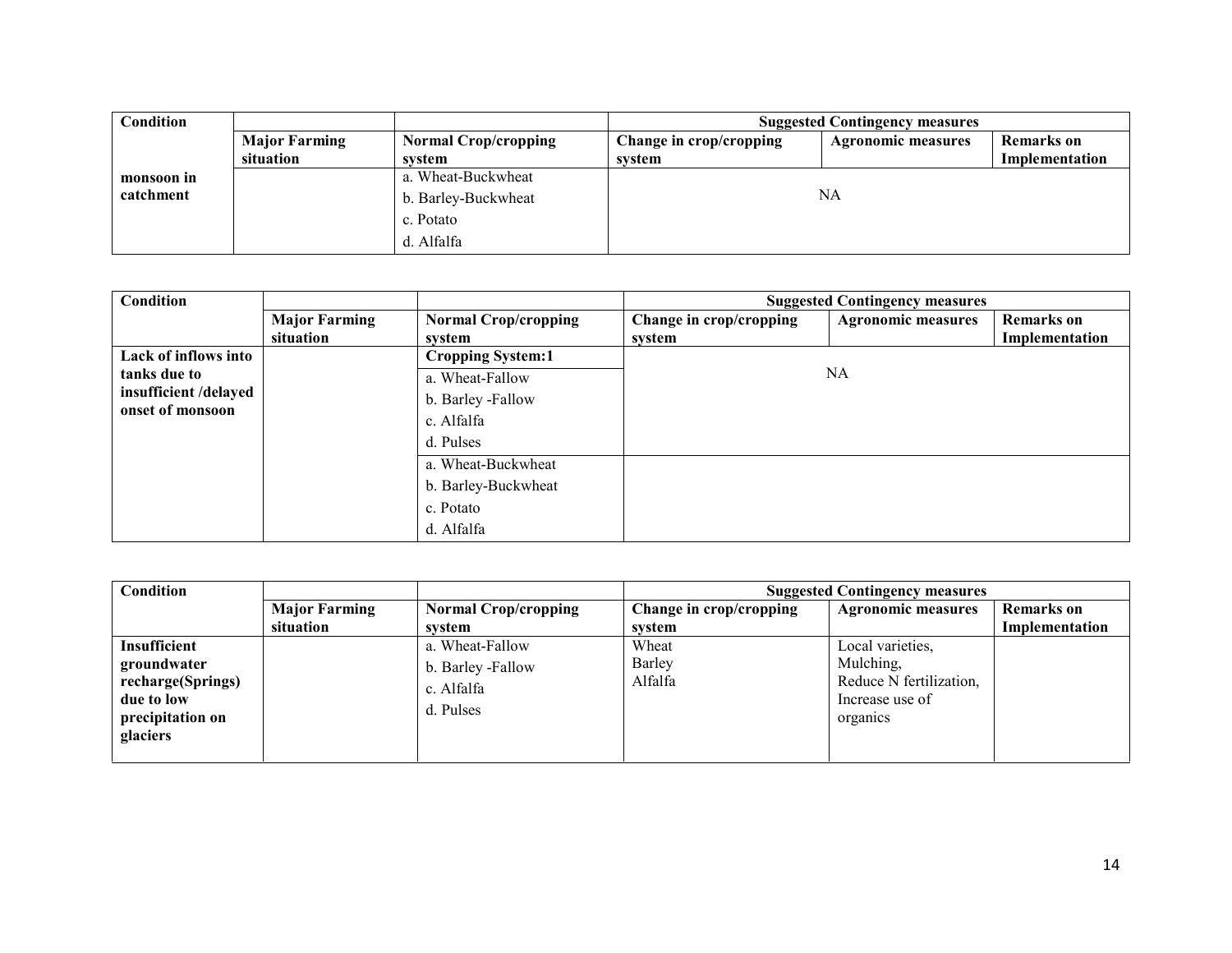| Condition |                      |                                      | <b>Suggested Contingency measures</b> |                                                        |                   |  |
|-----------|----------------------|--------------------------------------|---------------------------------------|--------------------------------------------------------|-------------------|--|
|           | <b>Major Farming</b> | <b>Normal Crop/cropping</b>          | Change in crop/cropping               | <b>Agronomic measures</b>                              | <b>Remarks</b> on |  |
|           | situation            | system                               | system                                |                                                        | Implementation    |  |
|           |                      | a. Wheat-Buckwheat                   | Wheat                                 | Local varieties,                                       |                   |  |
|           |                      | b. Barley-Buckwheat                  | Barley                                | Mulching,                                              |                   |  |
|           |                      | c. Potato<br>d. Alfalfa<br>e. Pulses | Alfalfa                               | Reduce N fertilization,<br>Increase use of<br>organics |                   |  |

2.2 Unusual rains (untimely, unseasonal etc) (for both rainfed and irrigated situations)

| Condition                                                            |                              |                                           | <b>Suggested contingency measure</b> |                                   |
|----------------------------------------------------------------------|------------------------------|-------------------------------------------|--------------------------------------|-----------------------------------|
| Continuous high rainfall in a short span<br>leading to water logging | <b>Vegetative stage</b>      | <b>Flowering</b><br>stage                 | Crop maturity stage                  | Post harvest                      |
|                                                                      |                              | NA                                        |                                      |                                   |
|                                                                      |                              |                                           |                                      |                                   |
| Heavy rainfall with high speed winds in<br>a short span <sup>2</sup> |                              | NA                                        |                                      |                                   |
| Outbreak of pests and diseases due to<br>unseasonal rains            |                              |                                           |                                      |                                   |
| Wheat                                                                | Need based plant             | Need based                                |                                      | Safe storage against storage pest |
| barley                                                               | protection IPDM for<br>crops | plant protection<br><b>IPDM</b> for crops |                                      | and diseases                      |
| buckwheat                                                            |                              |                                           |                                      |                                   |
|                                                                      |                              |                                           |                                      |                                   |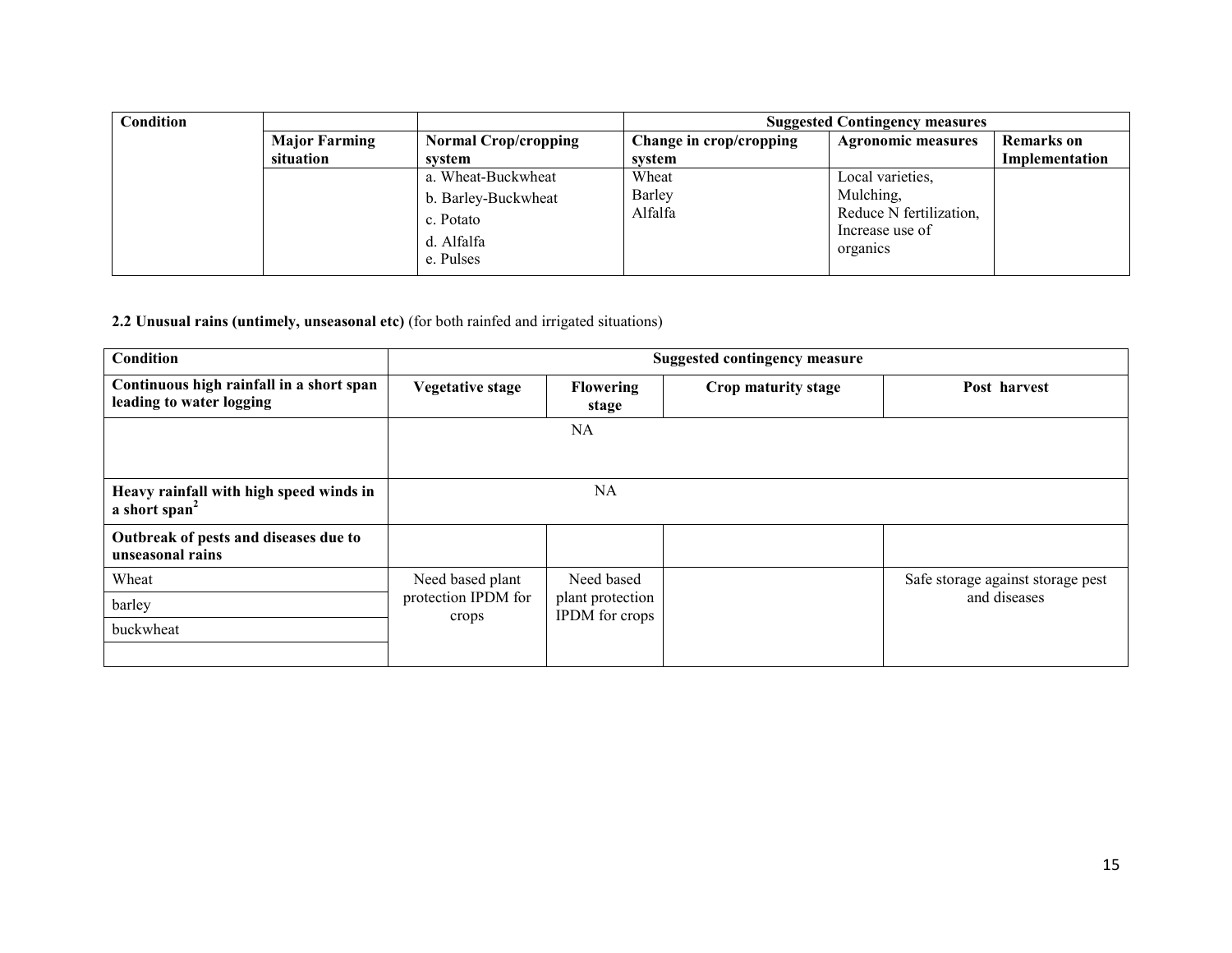#### 2.3 Floods : Not experienced / encountered

| Condition                                       | <b>Suggested contingency measure</b> |                  |                    |            |  |  |  |
|-------------------------------------------------|--------------------------------------|------------------|--------------------|------------|--|--|--|
| Transient water logging/ partial<br>inundation' | Seedling / nursery stage             | Vegetative stage | Reproductive stage | At harvest |  |  |  |
| Crop1 (specify)                                 | NA                                   | NA               | NA                 | NA         |  |  |  |

# 2.4 Extreme events: Heat wave / Cold wave/Frost/ Hailstorm /Cyclone : Not experienced / encountered

| <b>Extreme event type</b> | <b>Suggested contingency measure</b> |                         |                           |            |  |  |  |
|---------------------------|--------------------------------------|-------------------------|---------------------------|------------|--|--|--|
|                           | Seedling / nursery stage             | <b>Vegetative stage</b> | <b>Reproductive stage</b> | At harvest |  |  |  |
| <b>Heat Wave</b>          |                                      |                         |                           |            |  |  |  |
| Cold wave                 |                                      |                         |                           |            |  |  |  |
| Frost                     |                                      |                         |                           |            |  |  |  |
| Hailstorm                 |                                      |                         |                           |            |  |  |  |
| Cyclone                   |                                      |                         |                           |            |  |  |  |
| Horticulture              |                                      |                         |                           |            |  |  |  |

#### 2.5Contingent strategies for Livestock, Poultry & Fisheries

### 2.5.1 Livestock

|                              | <b>Suggested contingency measures</b>                                  |                                                                                        |                 |  |
|------------------------------|------------------------------------------------------------------------|----------------------------------------------------------------------------------------|-----------------|--|
|                              | <b>Before the event</b>                                                | During the event                                                                       | After the event |  |
| Drought                      |                                                                        |                                                                                        |                 |  |
|                              |                                                                        | -Use urea molasses treated roughage                                                    |                 |  |
| Feed and fodder availability | Arrange and Store hay in bulk<br>- Use excessive fodder for making hay | -Use feed blocks prepared from crop residue<br>-Ensure availability of mineral mixture |                 |  |
| Drinking water               | Ensure storage of drinking water in storage tanks                      | Ensure storage of water                                                                |                 |  |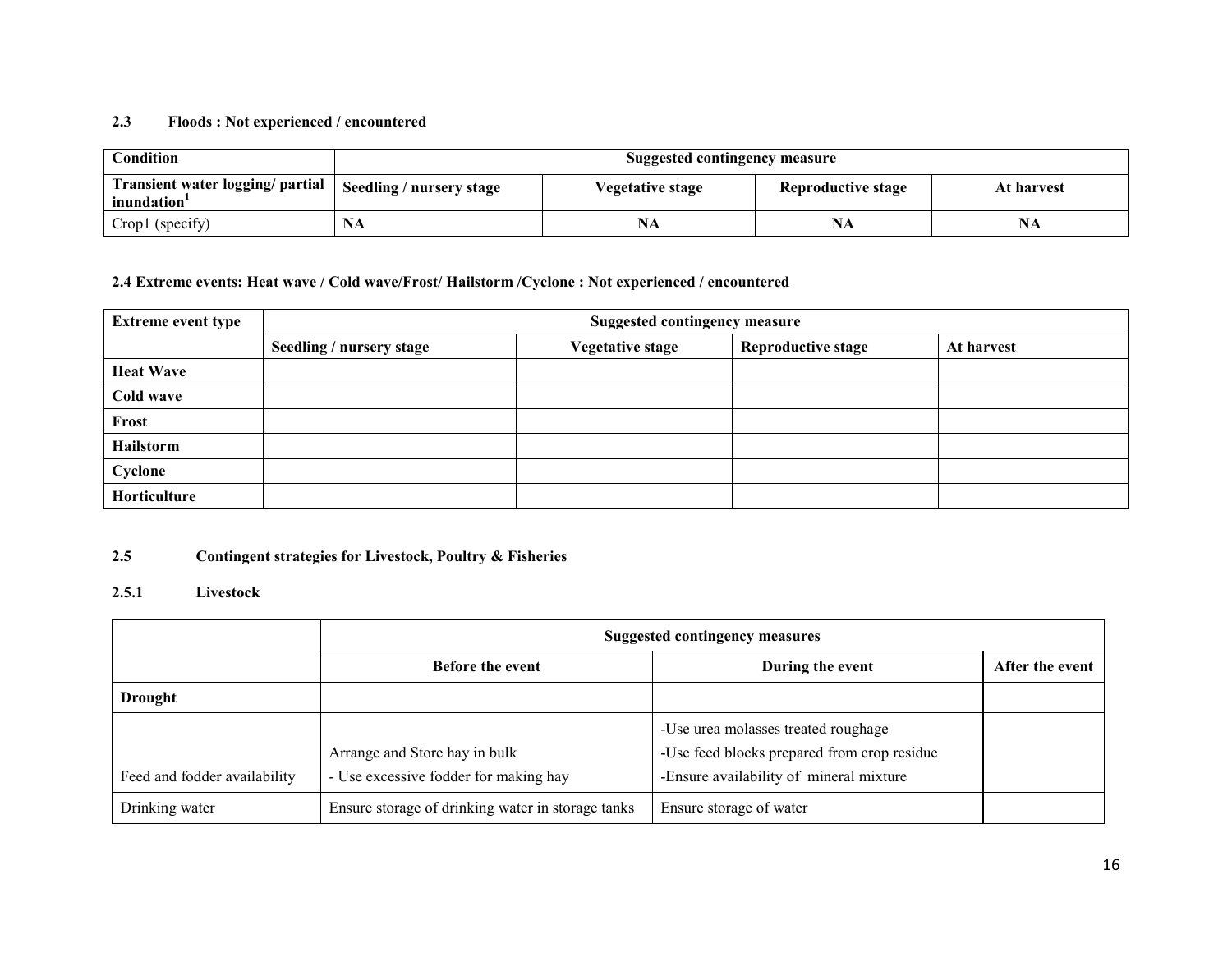| Health and disease<br>management  | Arrangement and preparedness with required<br>medicine stock | Vaccination for foot and mouth disease and other<br>required dosage and vaccination if not done<br>earlier | Culling sick<br>and<br>unproductive<br>livestock. |
|-----------------------------------|--------------------------------------------------------------|------------------------------------------------------------------------------------------------------------|---------------------------------------------------|
| <b>Floods</b>                     |                                                              |                                                                                                            |                                                   |
| Cyclone                           |                                                              |                                                                                                            |                                                   |
| Heat wave and cold wave           |                                                              |                                                                                                            |                                                   |
| Shelter/environment<br>management | Provide heating and proper ventilation                       | Ensure live stock is not subjected to direct cold                                                          |                                                   |
| Health and disease<br>management  |                                                              |                                                                                                            |                                                   |

<sup>s</sup> based on forewarning wherever available

# 2.5.2 Poultry

|                               | <b>Suggested contingency measures</b>             |                     |                           | Convergence/linkages<br>with ongoing programs,<br>if any |
|-------------------------------|---------------------------------------------------|---------------------|---------------------------|----------------------------------------------------------|
|                               | Before the event <sup>a</sup>                     | During the event    | After the event           |                                                          |
| <b>Drought</b>                |                                                   |                     |                           |                                                          |
| Shortage of feed ingredients  | Ensure stock of feed                              | Utilize stored feed | Culling of affected birds |                                                          |
| Drinking water                | Storage in water reservoirs                       | Use stored water    | $\overline{\phantom{0}}$  |                                                          |
| Health and disease management | Preparedness and<br>arrangement of<br>vaccination | Mass vaccination    | Culling of diseased birds |                                                          |
| <b>Floods</b>                 |                                                   |                     |                           |                                                          |
| Cyclone                       |                                                   |                     |                           |                                                          |
| Heat wave and cold wave       |                                                   |                     |                           |                                                          |

<sup>a</sup> based on forewarning wherever available